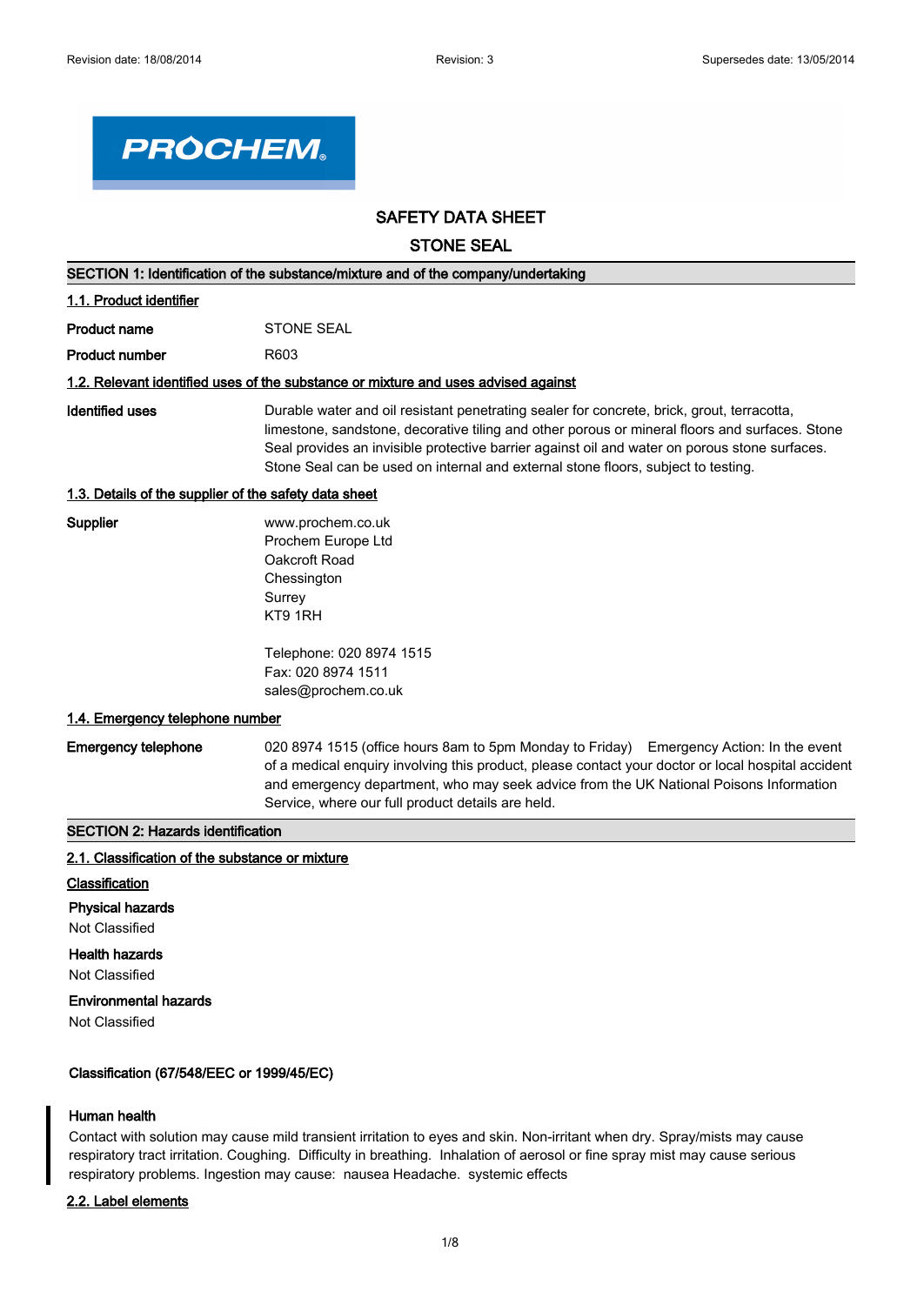| <b>Hazard statements</b>        |                                                                                                                                                    |
|---------------------------------|----------------------------------------------------------------------------------------------------------------------------------------------------|
|                                 | NC Not Classified                                                                                                                                  |
| <b>Precautionary statements</b> |                                                                                                                                                    |
|                                 | P102 Keep out of reach of children.                                                                                                                |
|                                 | P260 Do not breathe vapour/spray.                                                                                                                  |
|                                 | P262 Do not get in eyes, on skin, or on clothing.                                                                                                  |
|                                 | P280 Wear protective gloves/protective clothing/eye protection/face protection.                                                                    |
|                                 | P305+P351+P338 IF IN EYES: Rinse cautiously with water for several minutes. Remove<br>contact lenses, if present and easy to do. Continue rinsing. |
| Detergent labelling             | Contains DMDM Hydantoin, Iodopropynyl butylcarbamate                                                                                               |
| 2.2. Other hezerde              |                                                                                                                                                    |

#### **2.3. Other hazards**

# **SECTION 3: Composition/information on ingredients**

#### **3.2. Mixtures**

| Fluoropolymer dispersion<br>$CAS$ number: $-$ EC number: $-$ | $1 - 5%$                                             |  |
|--------------------------------------------------------------|------------------------------------------------------|--|
| Classification<br>Acute Tox. 2 - H330                        | Classification (67/548/EEC or 1999/45/EC)<br>Xn:R20. |  |

The Full Text for all R-Phrases and Hazard Statements are Displayed in Section 16.

#### **SECTION 4: First aid measures**

#### **4.1. Description of first aid measures**

# **Inhalation**

In case of inhalation of spray mist: Move person into fresh air and keep at rest. Get medical attention.

### **Ingestion**

Do not induce vomiting. Never give anything by mouth to an unconscious person. Get medical attention.

#### **Skin contact**

Wash skin thoroughly with soap and water. Get medical attention if irritation persists after washing.

#### **Eye contact**

Rinse immediately with plenty of water. Remove any contact lenses and open eyelids wide apart. Continue to rinse for at least 15 minutes. Get medical attention if any discomfort continues.

#### **4.2. Most important symptoms and effects, both acute and delayed**

#### **Inhalation**

Irritation of nose, throat and airway. Difficulty in breathing. Inhalation of aerosol or fine spray mist may cause serious respiratory problems.

#### **Ingestion**

Ingestion may cause: nausea systemic effects

#### **Eye contact**

may cause mild transient irritation to eyes and skin.

# **4.3. Indication of any immediate medical attention and special treatment needed**

#### **Notes for the doctor**

Treat symptomatically.

#### **SECTION 5: Firefighting measures**

### **5.1. Extinguishing media**

#### **Suitable extinguishing media**

The product is not flammable. Use fire-extinguishing media suitable for the surrounding fire. Water spray, dry powder or carbon dioxide.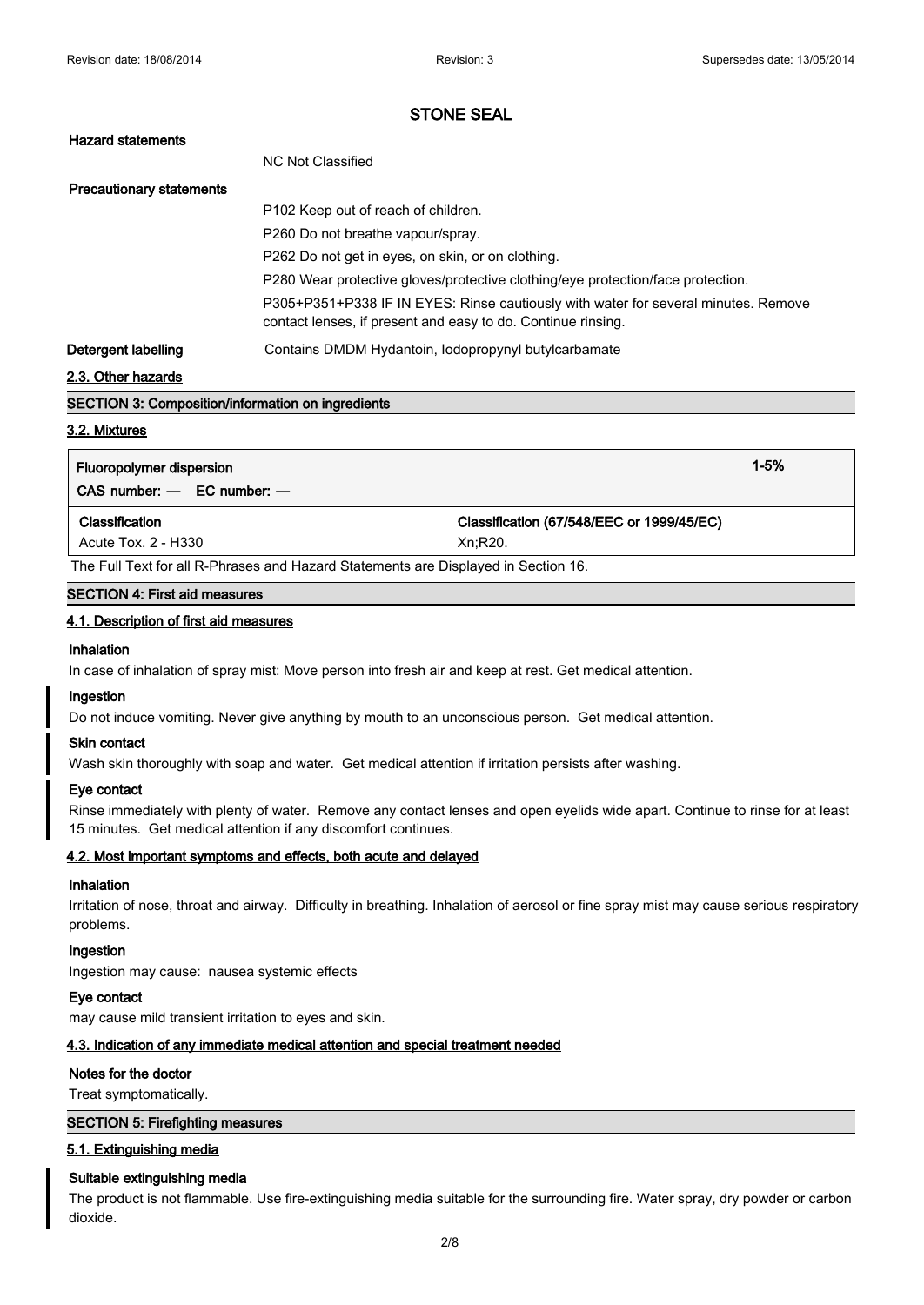# **5.2. Special hazards arising from the substance or mixture**

#### **Specific hazards**

No unusual fire or explosion hazards noted.

### **Hazardous combustion products**

Thermal decomposition or combustion products may include the following substances: Oxides of carbon. Hydrogen fluoride (HF).

### **5.3. Advice for firefighters**

#### **Special protective equipment for firefighters**

Wear positive-pressure self-contained breathing apparatus (SCBA) and appropriate protective clothing.

#### **SECTION 6: Accidental release measures**

#### **6.1. Personal precautions, protective equipment and emergency procedures**

#### **Personal precautions**

Wear protective clothing as described in Section 8 of this safety data sheet.

# **6.2. Environmental precautions**

# **Environmental precautions**

Do not discharge into drains or watercourses or onto the ground.

# **6.3. Methods and material for containment and cleaning up**

### **Methods for cleaning up**

Absorb spillage with non-combustible, absorbent material. Collect and place in suitable waste disposal containers and seal securely. Dispose of waste to licensed waste disposal site in accordance with the requirements of the local Waste Disposal Authority.

### **6.4. Reference to other sections**

#### **Reference to other sections**

For personal protection, see section 8. For waste disposal, see Section 13.

# **SECTION 7: Handling and storage**

# **7.1. Precautions for safe handling**

#### **Usage precautions**

Wear protective clothing as described in Section 8 of this safety data sheet. Wash hands thoroughly after handling. Wash contaminated clothing before reuse. Do not eat, drink or smoke when using this product.

# **7.2. Conditions for safe storage, including any incompatibilities**

#### **Storage precautions**

Keep out of the reach of children. Store in closed original container at temperatures between 5°C and 30°C.

#### **7.3. Specific end use(s)**

#### **Specific end use(s)**

The identified uses for this product are detailed in Section 1.2.

# **SECTION 8: Exposure Controls/personal protection**

#### **8.1. Control parameters**

# **Occupational exposure limits**

# **Ingredient comments**

No exposure limits known for ingredient(s).

# **8.2. Exposure controls**

**Protective equipment**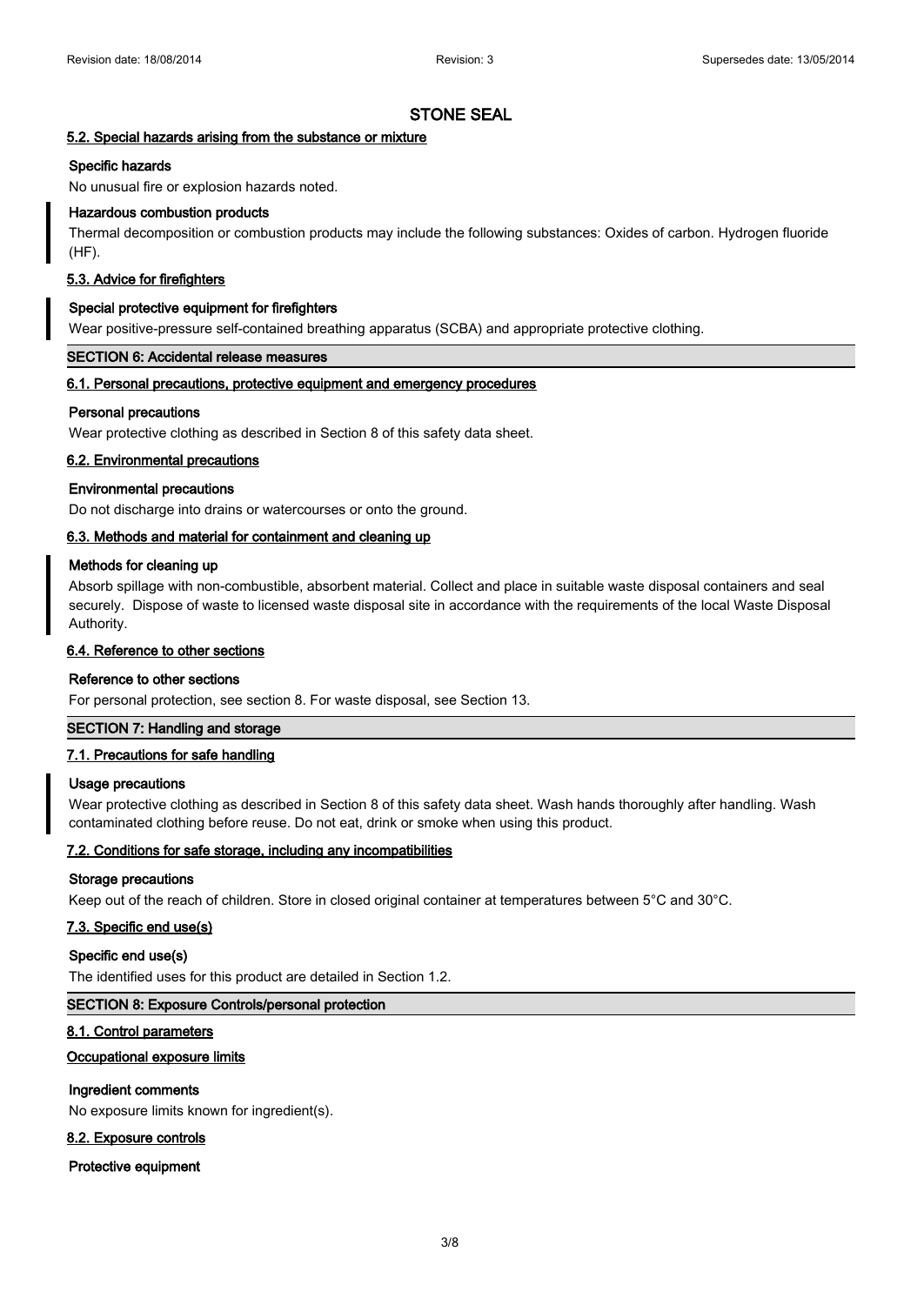





#### **Appropriate engineering controls**

Provide adequate ventilation. Avoid inhalation of vapours and spray/mists.

#### **Eye/face protection**

Side shield safety glasses are recommended when handling concentrate or during spray application.

#### **Hand protection**

It is recommended that gloves are made of the following material: Nitrile rubber. Protective gloves should be inspected for wear before use and replaced regularly in accordance with the manufacturers specifications.

#### **Hygiene measures**

Wash hands thoroughly after handling. Wash contaminated clothing before reuse. Do not eat, drink or smoke when using this product.

#### **Respiratory protection**

During spraying a suitable particle filter respirator, which is effective against sprays, mists and vapours, should be used.

# **SECTION 9: Physical and Chemical Properties**

#### **9.1. Information on basic physical and chemical properties**

#### **Appearance**

Opaque liquid.

### **Colour**

Yellow.

# **Odour**

Mild. Acrylic.

#### **pH**

pH (concentrated solution): 5

# **Initial boiling point and range**

100°C

**Flash point** Not applicable.

**Evaporation rate**

Not determined.

# **Upper/lower flammability or explosive limits**

Not applicable.

**Vapour pressure** Not determined.

### **Vapour density** Not determined.

**Relative density**

1.0

**Solubility(ies)** Soluble in water.

**Partition coefficient** Not determined.

**Viscosity** Not determined.

**Explosive properties**

Not applicable.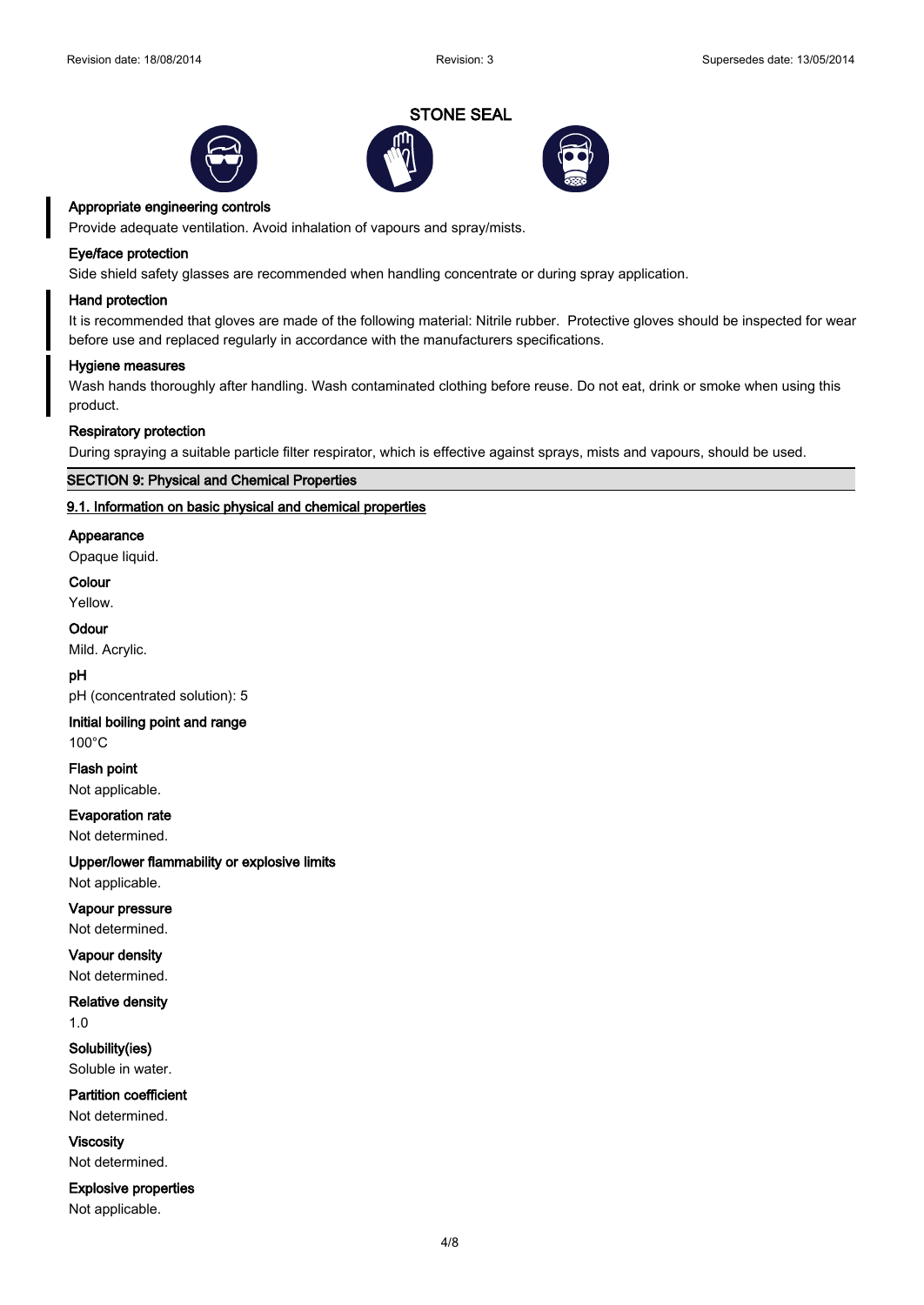# **Oxidising properties**

Not applicable.

# **9.2. Other information**

# **Other information**

None.

#### **SECTION 10: Stability and reactivity**

#### **10.1. Reactivity**

There are no known reactivity hazards associated with this product.

#### **10.2. Chemical stability**

#### **Stability**

Stable at normal ambient temperatures and when used as recommended.

#### **10.3. Possibility of hazardous reactions**

Not determined.

### **10.4. Conditions to avoid**

Store in closed original container at temperatures between 5°C and 30°C. Protect from freezing and direct sunlight.

### **10.5. Incompatible materials**

# **Materials to avoid**

None known.

#### **10.6. Hazardous decomposition products**

Thermal decomposition or combustion products may include the following substances: Oxides of carbon. Hydrogen fluoride (HF).

# **SECTION 11: Toxicological information**

#### **11.1. Information on toxicological effects**

#### **Acute toxicity - oral**

#### **Notes (oral LD50)**

Ingestion may cause: nausea systemic effects Inhalation: May cause respiratory system irritation.

#### **Acute toxicity - inhalation**

### **ATE inhalation (vapours mg/l)**

37.5

### **Skin corrosion/irritation**

#### **Animal data**

Prolonged skin contact may cause redness and irritation.

# **Serious eye damage/irritation**

Contact with solution may produce mild transient irritation if not promptly rinsed.

#### **Skin sensitisation**

None known.

#### **Germ cell mutagenicity**

# **Genotoxicity - in vivo**

No effects expected based upon current data.

# **Carcinogenicity**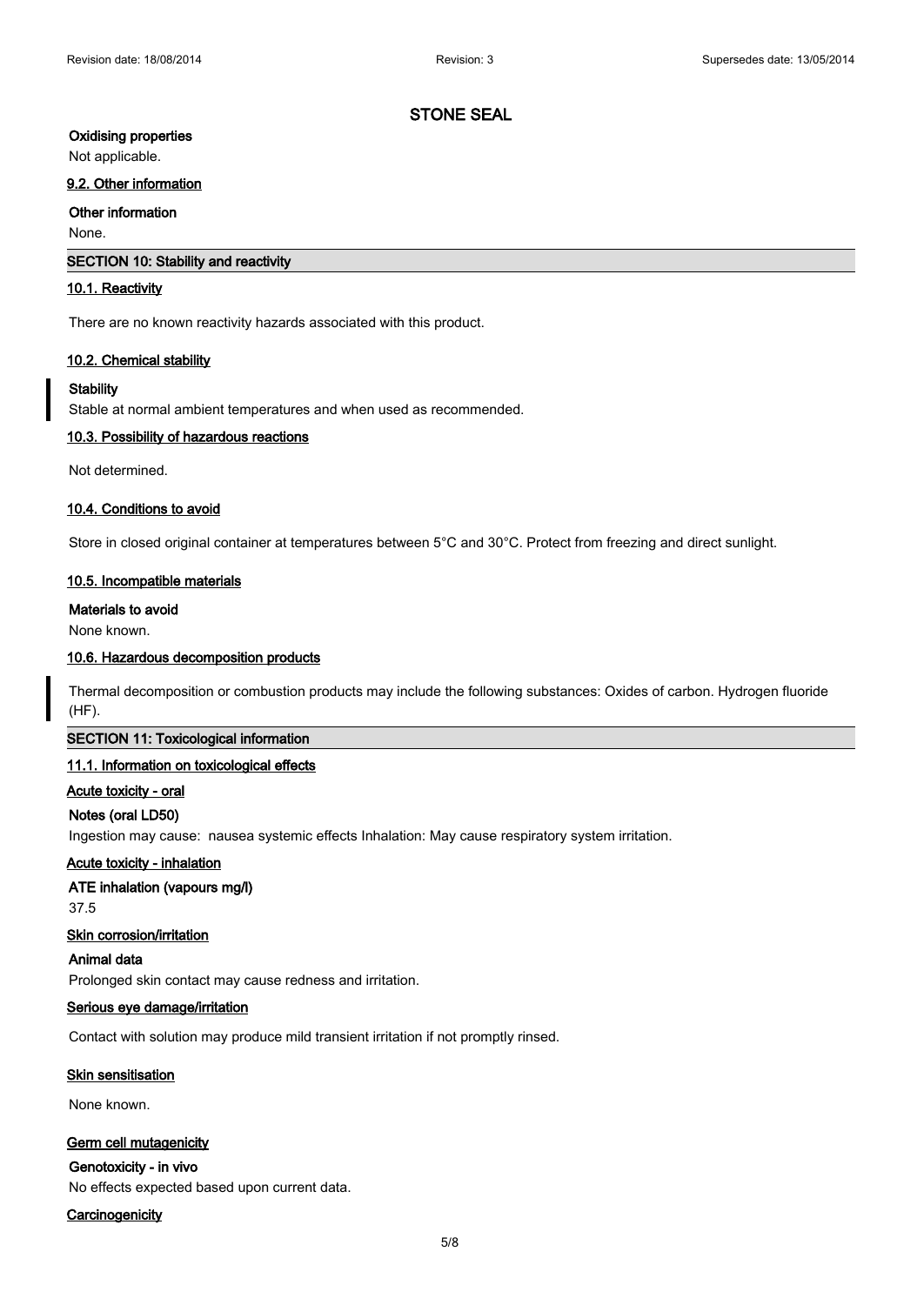No effects expected based upon current data.

# **Reproductive toxicity**

### **Reproductive toxicity - fertility**

No effects expected based upon current data.

# **Toxicological information on ingredients.**

#### **Fluoropolymer dispersion**

# **Acute toxicity - oral**

**Acute toxicity oral (LD50 mg/kg)** 5,000 **Species**

Rat

# **Acute toxicity - inhalation**

**Acute toxicity inhalation (LC50 vapours mg/l)**

1.5

**Species**

Rat

**ATE inhalation (vapours mg/l)**

1.5

**SECTION 12: Ecological Information**

### **12.1. Toxicity**

The product is not expected to be hazardous to the environment.

# **Ecological information on ingredients.**

# **Fluoropolymer dispersion**

**Acute toxicity - aquatic invertebrates** EC₅₀, 48 hours: > 120 mg/l, Daphnia magna

# **12.2. Persistence and degradability**

**Persistence and degradability**

No data available.

### **12.3. Bioaccumulative potential**

Not known.

# **Partition coefficient**

Not determined.

# **12.4. Mobility in soil**

**Mobility** The product is soluble in water.

# **12.5. Results of PBT and vPvB assessment**

This product does not contain any substances classified as PBT or vPvB.

# **12.6. Other adverse effects**

None known.

**SECTION 13: Disposal considerations**

# **13.1. Waste treatment methods**

**Disposal methods**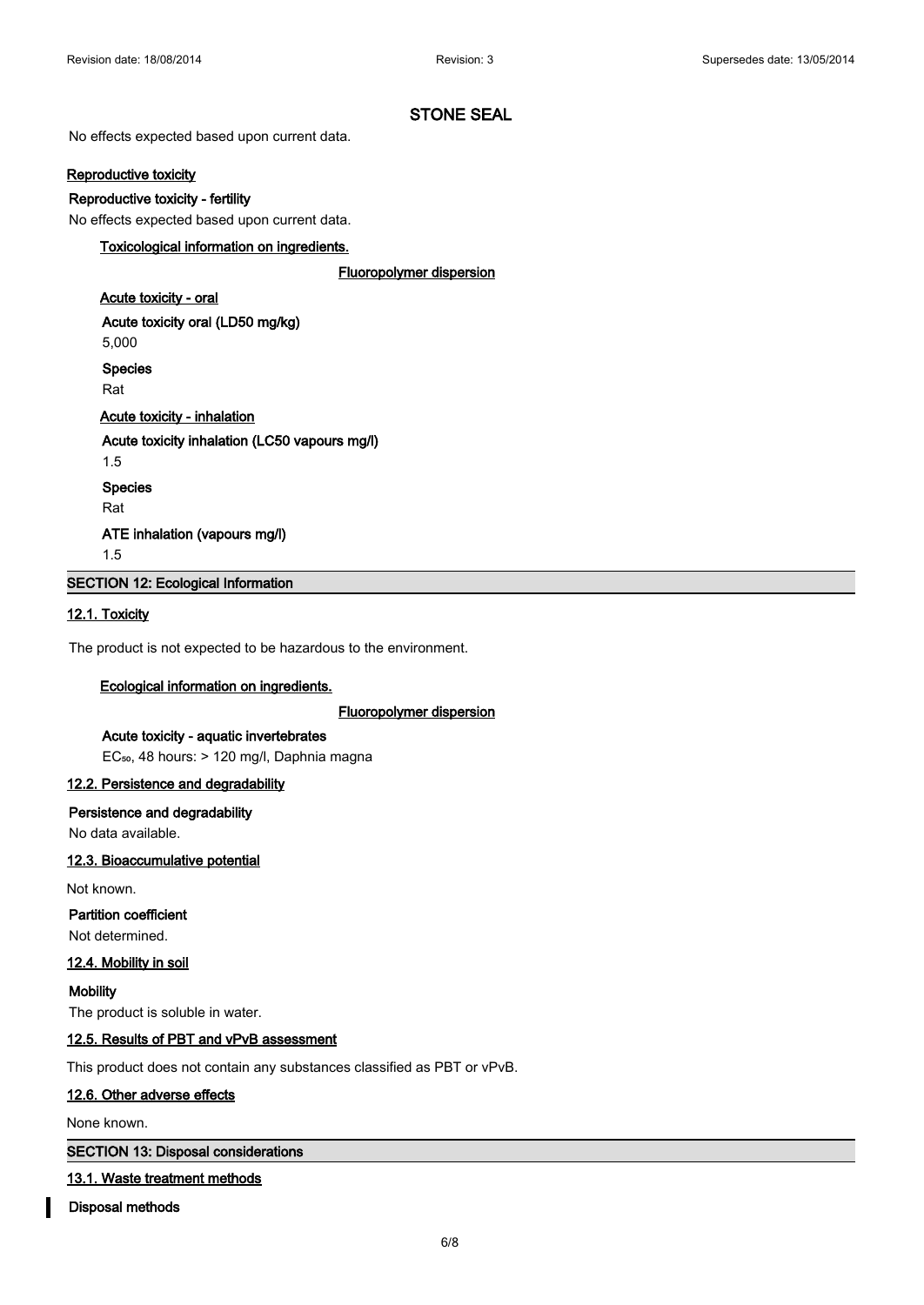Dispose of waste to licensed waste disposal site in accordance with the requirements of the local Waste Disposal Authority. Empty containers should be rinsed with water then crushed and disposed of at legal waste disposal site.

### **SECTION 14: Transport information**

# **14.1. UN number**

Not classified for transportation.

#### **14.2. UN proper shipping name**

None.

**14.3. Transport hazard class(es)**

# **ADR/RID class**

# **IMDG class**

**14.4. Packing group**

None.

### **14.5. Environmental hazards**

# **Environmentally hazardous substance/marine pollutant**

No.

# **14.6. Special precautions for user**

None.

# **14.7. Transport in bulk according to Annex II of MARPOL73/78 and the IBC Code**

Not applicable.

**SECTION 15: Regulatory information**

# **15.1. Safety, health and environmental regulations/legislation specific for the substance or mixture**

### **National regulations**

The Control of Substances Hazardous to Health Regulations 2002 (SI 2002 No. 2677) (as amended). The Chemicals (Hazard Information and Packaging for Supply) Regulations 2009 (SI 2009 No. 716).

# **EU legislation**

Regulation (EC) No 1907/2006 of the European Parliament and of the Council of 18 December 2006 concerning the Registration, Evaluation, Authorisation and Restriction of Chemicals (REACH) (as amended). Regulation (EC) No 1272/2008 of the European Parliament and of the Council of 16 December 2008 on classification, labelling and packaging of substances and mixtures (as amended).

# **15.2. Chemical safety assessment**

No chemical safety assessment has been carried out.

# **SECTION 16: Other information**

# **General information**

Telephone 020 8974 1515

# **Revision comments**

NOTE: Lines within the margin indicate significant changes from the previous revision.

| <b>Revision date</b> | 18/08/2014                 |
|----------------------|----------------------------|
| Revision             | 3                          |
| Supersedes date      | 13/05/2014                 |
| Signature            | Aaron Saunders             |
| Risk phrases in full |                            |
|                      | NC Not classified.         |
|                      | R20 Harmful by inhalation. |